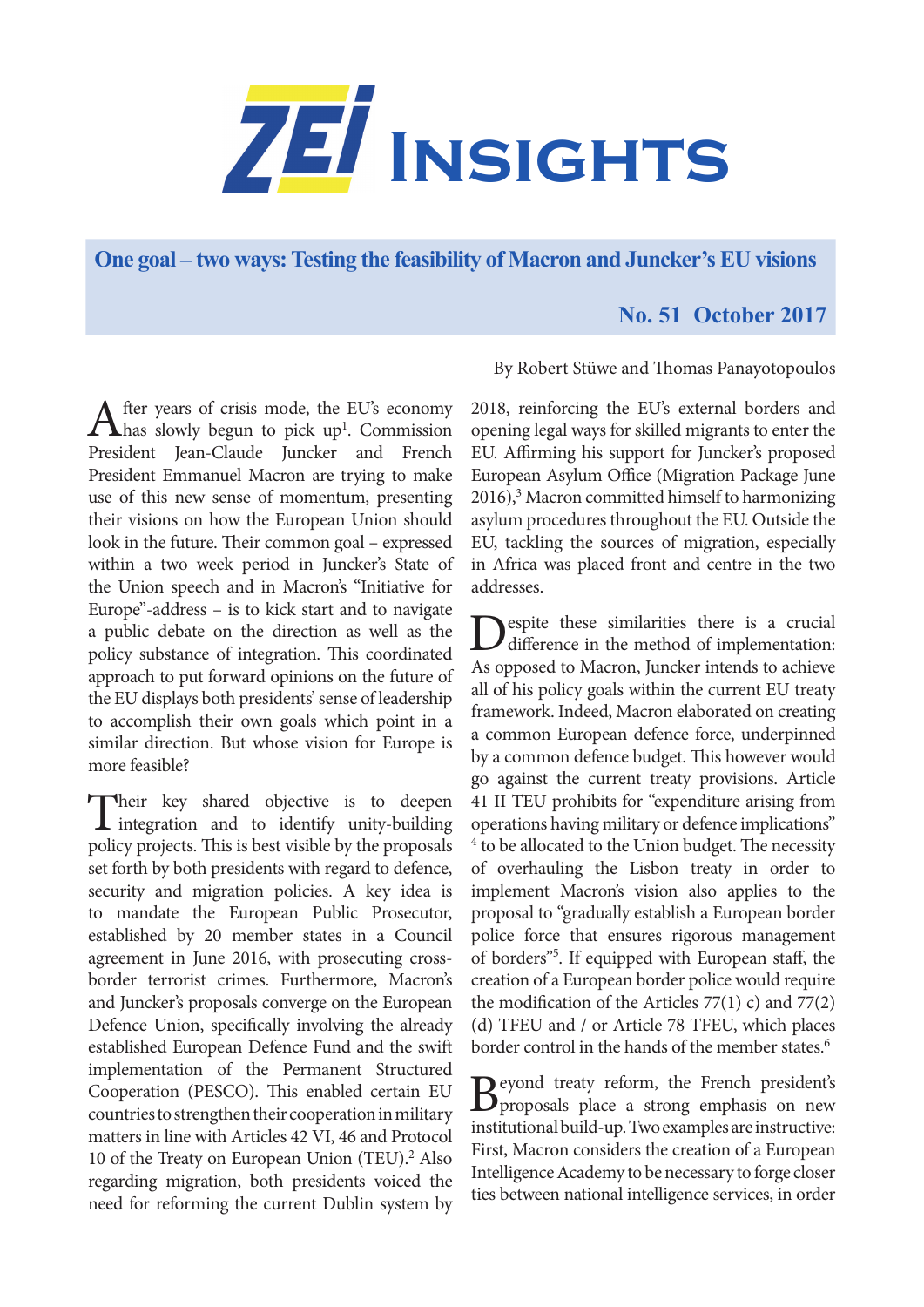to fight against terrorist groups.<sup>7</sup> Thereby Macron disregards existing tools for combatting terrorism in the form of Europol's Counter-Terrorism Centre whose competences - as proposed by Juncker - could be expanded to the intelligence sector. Second, Macron put forward the establishment of a new "agency on breakthrough innovation" for funding new fields of research. Here Macron once more fails to take account of existing structures such as the European Institute for Innovation and Technology (EIT) established in 2008. This type of institution-building, which increases unnecessary overlap as well as fragmentation, is often used by member states to avoid the direct expansion of Commission competences.8 It would therefore not be surprising if the French proposals were tabled to increase the national control on key common European institutions.

Interactive of what vision the EU will pursue on<br>
its way to a possible renewal, both Juncker's and **T** rrespective of what vision the EU will pursue on Macron's proposals will face obstacles.

The divide between Central Eastern Europe<br>and the Western part of the continent is often seen as one of the major hurdles for reform. This is particularly true in the context of the polemic discussion surrounding the compulsory refugee relocation quota within the EU.<sup>9</sup> However recent evidence from network analysis suggests that this rift is only a misleading impression entertained by media discourse. Apart from a few notable exceptions in policy fields such as asylum and climate change, central eastern states do not regularly cluster together in a staunch voting bloc in the Council of Ministers.10 This shows that the necessity for the EU "to breathe with both lungs"11 - as mentioned by Juncker – has already grown into the daily institutional practice.

Tore importantly, the results of the German election and the four-party-coalition which will probably be formed might be the real obstacle to this new momentum for EU reform. Germany as the most powerful actor and biggest net donor to the Union might be limited due to internal coalition politics. Macron's and Juncker's notion that common borders require common protection might be difficult to implement given the opposition of the Green Party to Frontex's extended mandate.<sup>12</sup> This assessment also holds true for the presidents' proposal for the Euro to become the currency of all

EU members, as the German Liberal Democrats (FDP) are proponents of creating the possibility for states to exit the Eurozone without exiting the EU.13 The next German government will not only be exposed to centrifugal forces but will also face the pressure of the right-wing populist AfD's presence in the Bundestag – a reality which can increasingly be observed in other national legislatures and the European Parliament. This trend has already complicated the work of government leaders at EU summits when faced with critical junctures. The debate on refugee relocation serves as a prime example.

Nevertheless, a window of opportunity for the<br>EU is now opening. The current favourable economic trend combined with the political void left by the relative absence of the United States and the UK, represents a unique chance for the EU to establish itself as a power of stability in the world. Taking this context into account, what path for the EU do these proposals suggest? While Juncker's approach equals repairing the sails of the European vessel, Macron wants to rebuild the ship. The Commission President's plans do not imply treaty changes but rather the strict implementation of his work programme and can therefore be realised within his term. Macron's proposals, on the other hand, would go beyond the treaty provisions without using the existing scope to its fullest. Proceeding in such a way would produce tiring and long-lasting negotiations, missing the momentum which is presenting a chance to reboot.

I Jowever, Macron's commitment gives the much<br>
needed impetus to Juncker's aims. In the view of the French president, more common EU capabilities would not weaken the member states but instead europeanise the term of sovereignty. Consequently, he has declared the EU's future a principal topic of his time in office. In his own way, Macron attempts to trigger an atmosphere of enthusiasm within the European Union. It is for Juncker now to spread this dynamic for the sake of the European project.

**Thomas Panayotopoulos and Robert Stüwe** *are ZEI Research Fellows and ZEI Alumni " Class of 2014", coordinating the ZEI Governance and Regulation in the EU: The Future of Europe project.*